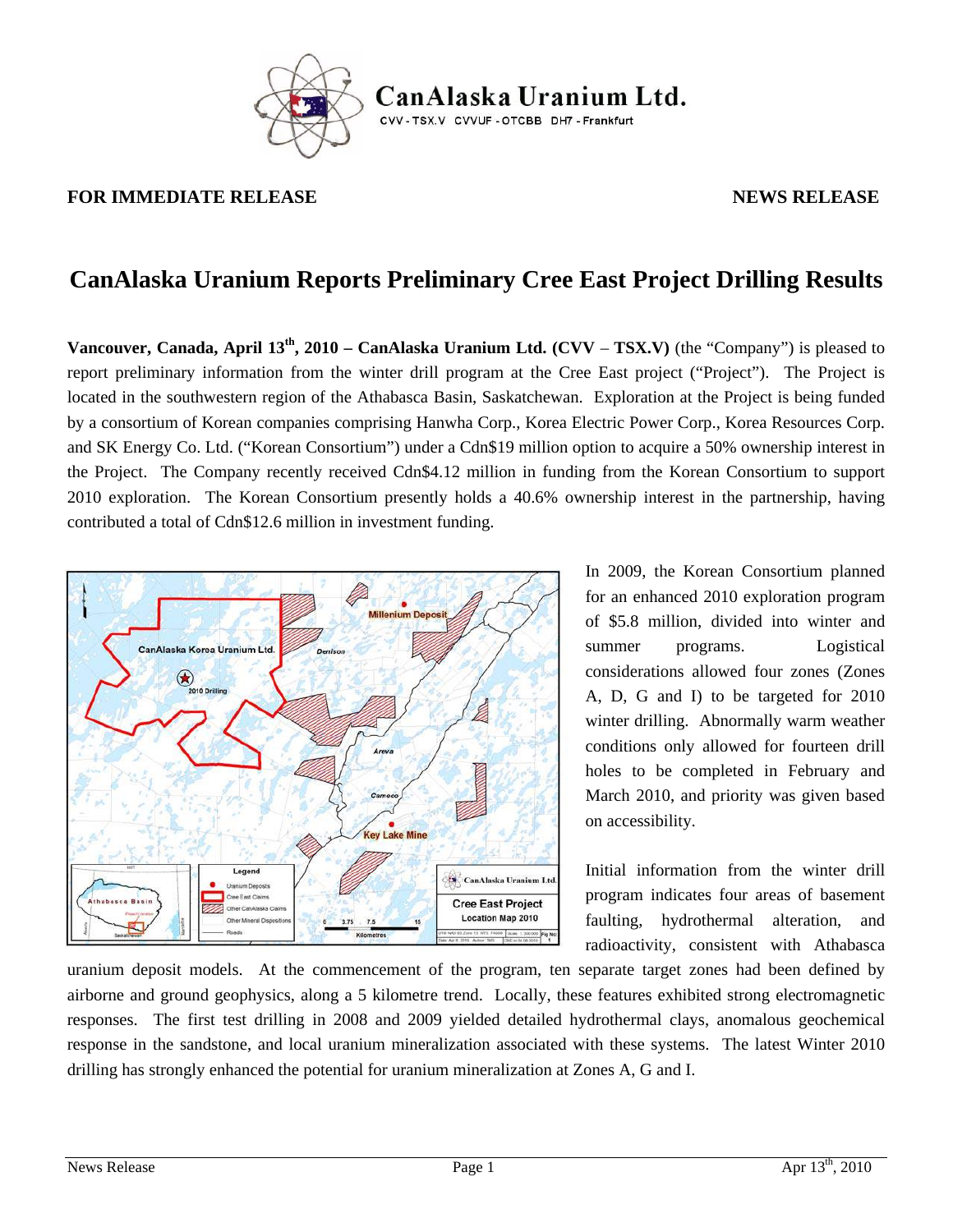The Company is currently awaiting laboratory assay results from drill core zones with high radiometric counts, as well as the results of the trace element geochemistry for these and surrounding drill holes.



Based on the preliminary Winter 2010 results, Zone A warrants additional drilling in the summer of 2010 to precisely test the East-West structural trends, and the associated large fault uplifts (over 50 metres vertical). These fault zones are normally the location of uranium mineralization in typical Athabasca uranium mineralizing environments. Zones G and H are also planned for drill testing during the summer program. Due to their waterborne locations, Zones C, D, and the strong target developed at Zone I will be scheduled for winter drilling in 2011.

## **Initial Summary of Drilling Results:**

Of the four target zones which were drilled this winter, (A, D, G and I), only Zones A and D had been previously drill-tested.

### **Zone G Target**

Zone G is associated with a broad, strong VTEM conductor, on which six historical (1981) drill holes

located across the trend to the north demonstrated positive results. The 2010 drilling of Zone G consisted of four new drill holes, which were designed to be part of a 1.4 kilometre long fence running across the anomaly.

The most successful of the four drill holes is drill hole CRE043 at Zone G (see Figure 2). This hole exhibited several zones of strong fracturation and bleaching in the sandstone over 97.5 metres (from 231 metres to the unconformity at 328.5 metres). At this location, the basement rocks also gave indications of uranium mineralization at 402 metres (maximum of 2,224 counts per second on probe), this equates to a radiometric grade of 2.15 metres  $\omega$  0.024 eU<sup>1</sup>. CRE043 also exhibited hematite alteration to 431 metres depth. **This particular Zone G location represents a priority target for follow-up summer 2010 drilling**.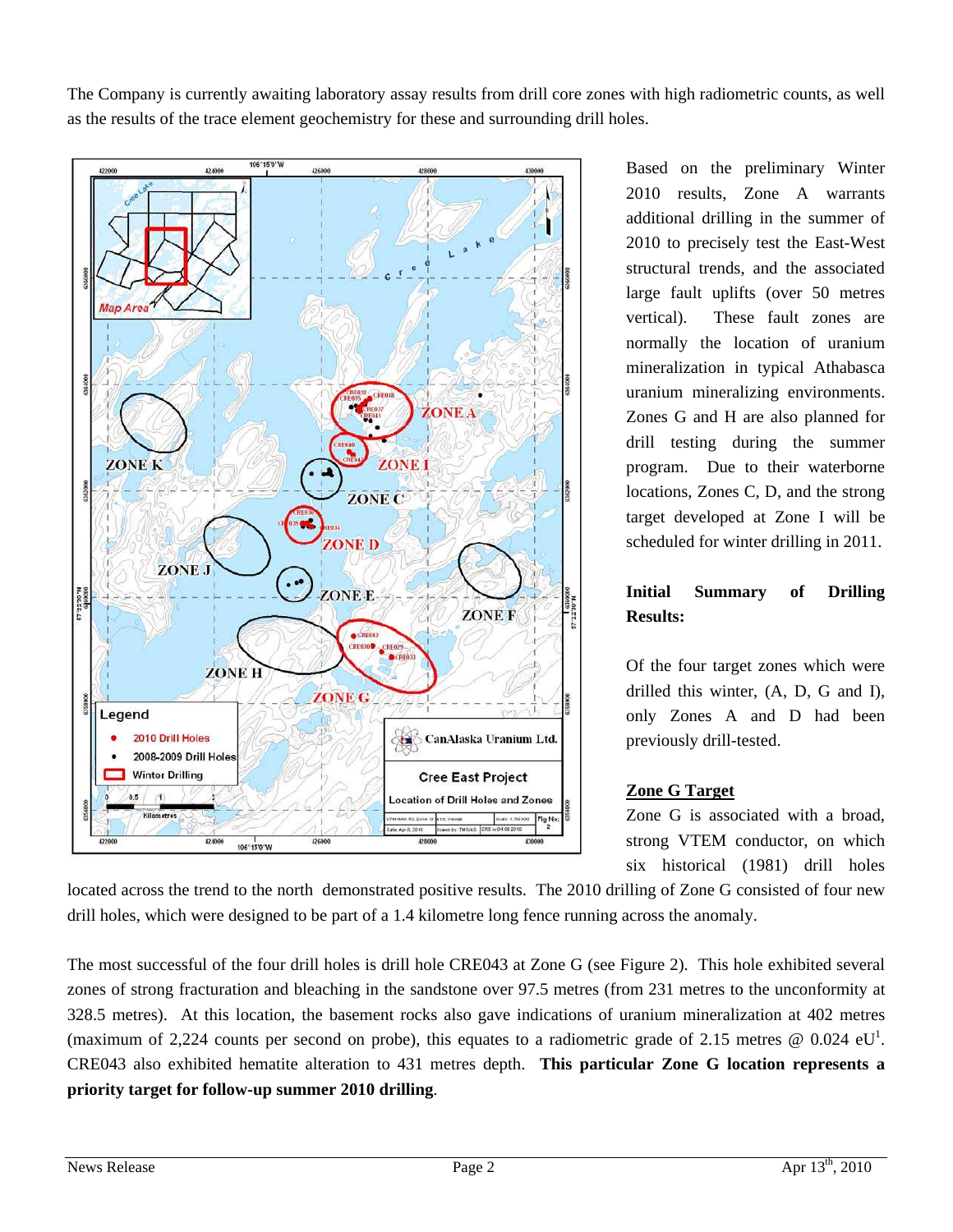#### **Zone I Target**

Zone I is located between two previously-drilled areas, Zones A and C. Both of these previously-defined zones gave very positive results, with large clay alteration halos and anomalous uranium geochemical halos in previous drilling. The target at Zone I is located near an important East-West offset off the strong regional basement magnetic high detected by the airborne geophysical survey. Drill holes CRE040 and CRE042 tested this target. The holes are 100 metres apart on a NW-SE fence. Each hole intercepted extensive broken and clay altered ground in the overlying sandstone. There are altered basement rocks in both holes, with drill hole CRE042 indicating a 10 metre basement offset at the unconformity. CRE040 intersected graphitic basement, which is typically a favourable host for uranium mineralization. The sandstone was strongly fractured and altered down to 120 metres. Uranium mineralization occurs in drill hole CRE040 just above the unconformity (maximum of 5,068 cps on probe; equating to a radiometric grade of 0.75 metre @ 0.093 %  $eU^1$ )

Drill hole CRE042 at Zone I shows the similar zones of fracturation and alteration (hematization, bleaching, and desilicification) with rotated blocks in the overlying sandstone, caused by dissolution. This is similar to drill hole CRE040, but this drill hole did not intersect uranium mineralization. The area between these two drill holes and to the NW will require additional drilling in winter 2011 to follow-up the mineralization intersected in drill hole CRE040.

The drilling at Zone D consisted of three new drill holes. It confirmed the location of a West-East 35 metre basement offset. The eastern most drill hole (CRE034) is strongly hematite-altered to the end of the hole. This hematite alteration extends 120 metres into the basement, indicating the presence of strong hydrothermal alteration associated with the fault displacement. Down-hole geophysics data suggests a conductive target NE of this drill hole. This location will require winter conditions for further development.



### **Zone A Target**

Zone A showed the most promise for new discovery. Drilling in the winter of 2010 confirmed the general structural pattern to the deformation in the basement rocks and emphasized the relative importance of each structure. A very large basement offset in excess of 50 metres (over 160 feet), along a significant East-West trend has been defined between drill holes CRE008 and CRE016 & 018 (See Figures 3 & 4) and appears to be a very significant target.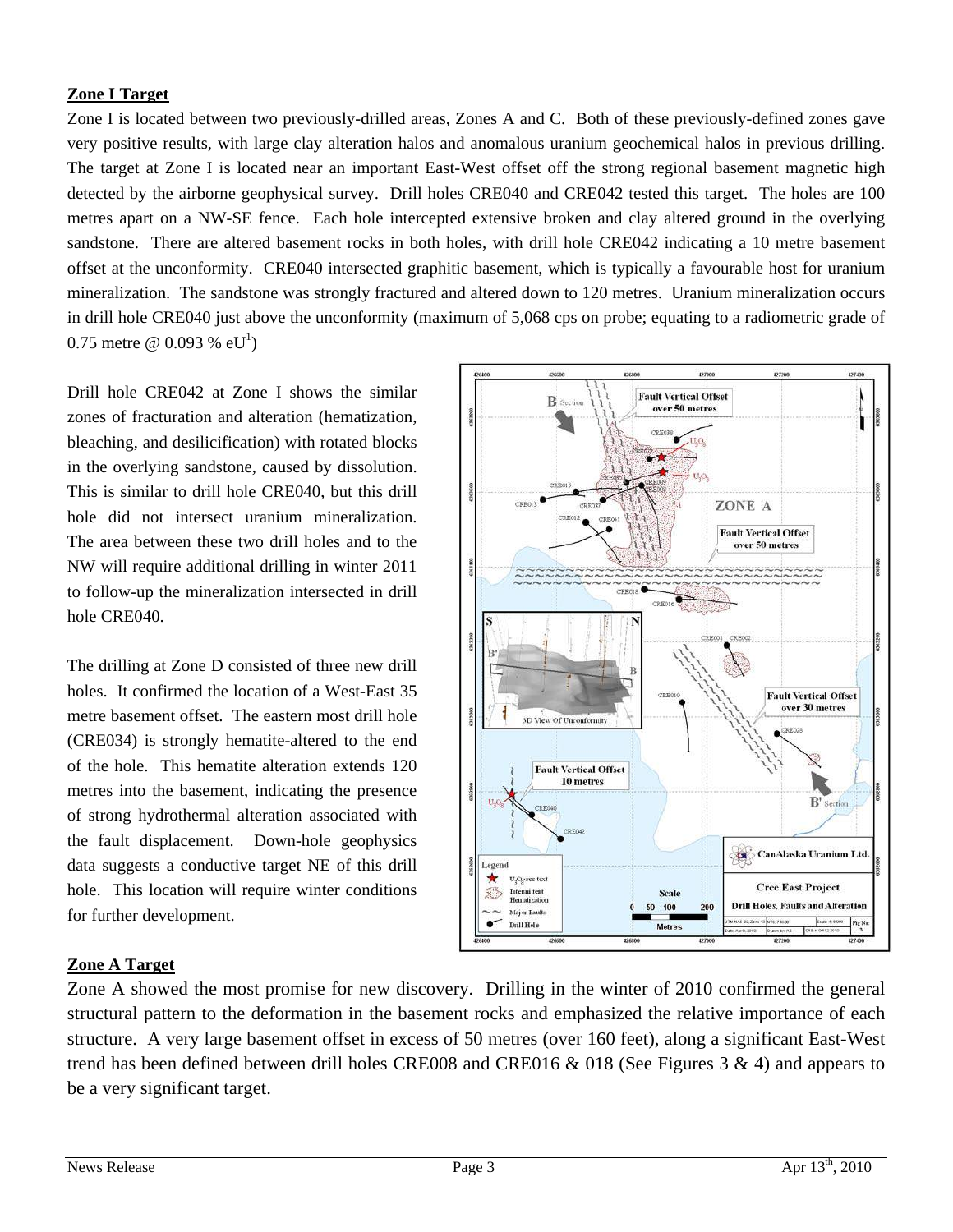

The main geological features of interest within Zone A are as follows:

- Two sets of fault directions:
	- o NW-SE, parallel to a major magnetic lineament; and
	- o EW or WSW-ENE with the larger offsets (60 to 70 metres)
- Two types of structural basement breccia:
	- $\Theta$  Related to a quartzite bearing silicate iron formation with abundant hematization and occasional uranium mineralisation ( In drill hole CRE035; analysis of the probe counts indicate 0.5 metres @  $0.083 \%$  eU<sup>1</sup>)
	- o Related to faulting in a graphitic hematized, clay altered calc-silicate-pelite assemblage ( as seen in drill holes CRE008, 009, and 012) along the East-West structure.
- Strong brecciation in the overlying sandstone column in drill holes CRE001 and CRE002 suggesting the presence of a second East-West structure.
- Strong geochemical anomaly, and as indicated by results of down-hole probing of CRE032, correspond to a radiometric grade of 40 ppm  $eU^1$  in the sandstone. This zone is 40 metres above the unconformity, indicating a strong up-flow from the mineralizing event.